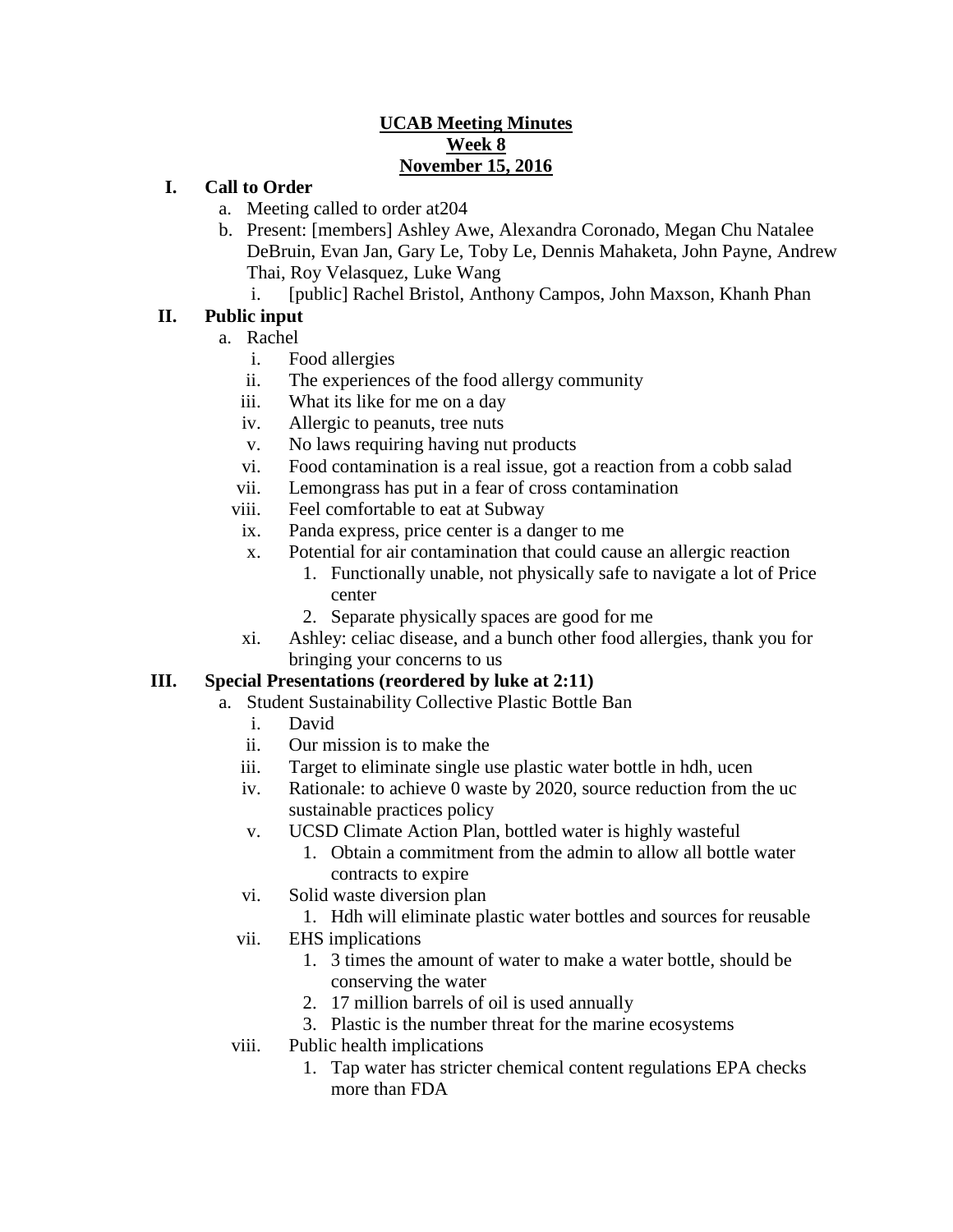- ix. Human Rights
	- 1. Water privatization: bottling water in local communities to take out water from local environments
		- a. Coca-Cola company in India
	- 2. UN general assembly recognized water as a human right
- x. Economic Benefits
	- 1. For students
		- a. Access to clean low-cost water
- xi. Updates
	- 1. Petition
	- 2. AS resolution passed last year in support of all campus ban
	- 3. Hydration station app on tritonapp
- xii. Next Steps
	- 1. Academic senate, faculty support
	- 2. Bookstore, sunshine market
	- 3. Price Center
		- a. Statement of support from ucab
		- b. Plastic bottled water free program
			- i. Agreement between vendor and ssc
		- c. Clause to vendors lease
			- i. To add a clause to not allow them to sell plastic bottles
- xiii. Ashley: thanks for coming in, resolution in support

xiv. Evan: economic benefits, elaborate on hydration stations, they are expensive and hard to implement, and that cost burdened on students. What about visitors to the campus?

- 1. Brought up last year to, maybe boxed water in the tours office or something, compostable cups in PC
- xv. Luke: survey, how did you reach out?
	- 1. The survey went on at an event at ecoachella, had a raffle
- xvi. Luke: hoping for a statement, do you have a version of the all-campus policy that we can look at?
	- 1. Yes
- xvii. John: have you surveyed the vendors to see who sells plastic water bottles.
	- 1. Yes, and a lot of them are more than willing stop selling
- xviii. Dennis: plastic cups are also very wasteful
	- 1. Bigger plan to change. A lot of the ban is about the social issue behind it
	- xix. Ashley: you don't need other drinks to live, but you need water to live
	- xx. Andrew: we have had this convo before, how has the hdh proposal going 1. Ending the contracts this year
	- xxi. Evan: suggestion: survey number of 150 is a little low, can you reissue that survey?
		- 1. We also have the petition, has a larger student support, yes we can reissue the survey.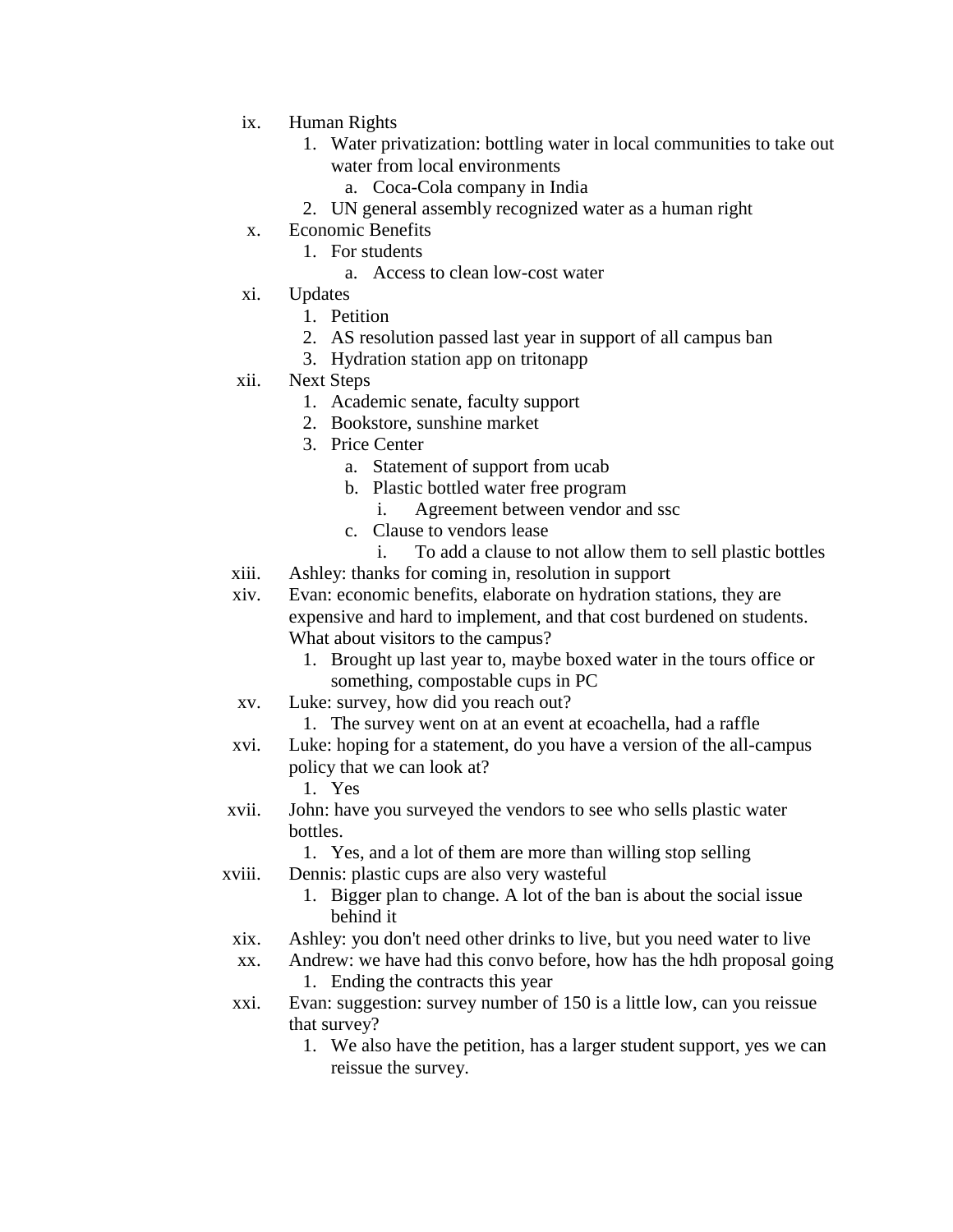- xxii. Evan: not just students on the petition, can we get the voice of the con side too
- xxiii. Natalee: survey better than petition, you need yes/no/maybe/ why type of things
- xxiv. Davina: how often have you done the survey?
	- 1. Did it last year at the end of fall quarter to spring quarter
- xxv. David: discussion on the lease clause
	- 1. Luke: it can be a topic of discussion

# **IV. Approval of Minutes (reordered by luke at 2:41)**

## a. Week 6

- i. Davina proxy: move to approve week 6 minutes
	- 1. Second: Natalee
- b. Week 7
	- i. Toby: move to approve
		- 1. Second: Gary

# **V. Chair Report**

- a. Member at large applications closed, quite a few applicants, times are Thursday 9-10, 2-3; Friday 2-5, Monday 10-12. Heart and soul room in the ucen office
	- i. No graduate students in the pool of applicants
- b. Vendor selection committee
	- i. On the 21st, proposals due, we score them
	- ii. November 28th, need availability
		- 1. Going through all the proposals, 3-4 hours
- c. Hi Thai ad hoc committee
	- i. We discussed changes, concrete changes; document being formed
	- ii. Evan began a survey
	- iii. 3-430 this Thursday again
	- iv. Evan: what time is the committee meeting
		- 1. 3-430

# **VI. Vice Chair Report**

- a. Tech Fee Subsidy overview
	- i. Ucab.ucsd.edu
		- 1. Ucab tab, tech fee subsidy
		- 2. Give some information
		- 3. Tells you how to apply
		- 4. Maximum amount used to be 350, now it's 500
		- 5. Application asked a bunch of questions
		- 6. Student orgs either come in or talk to me
		- 7. At least 2 weeks in advance
	- ii. Advertise it please

## **VII. Directors report**

- a. Milestone day, construction bids are due today for the pub project
- b. Founders day on Friday, hullabaloo as well
	- i. Formal chancellors dinner invite only
- c. Meeting with the other unions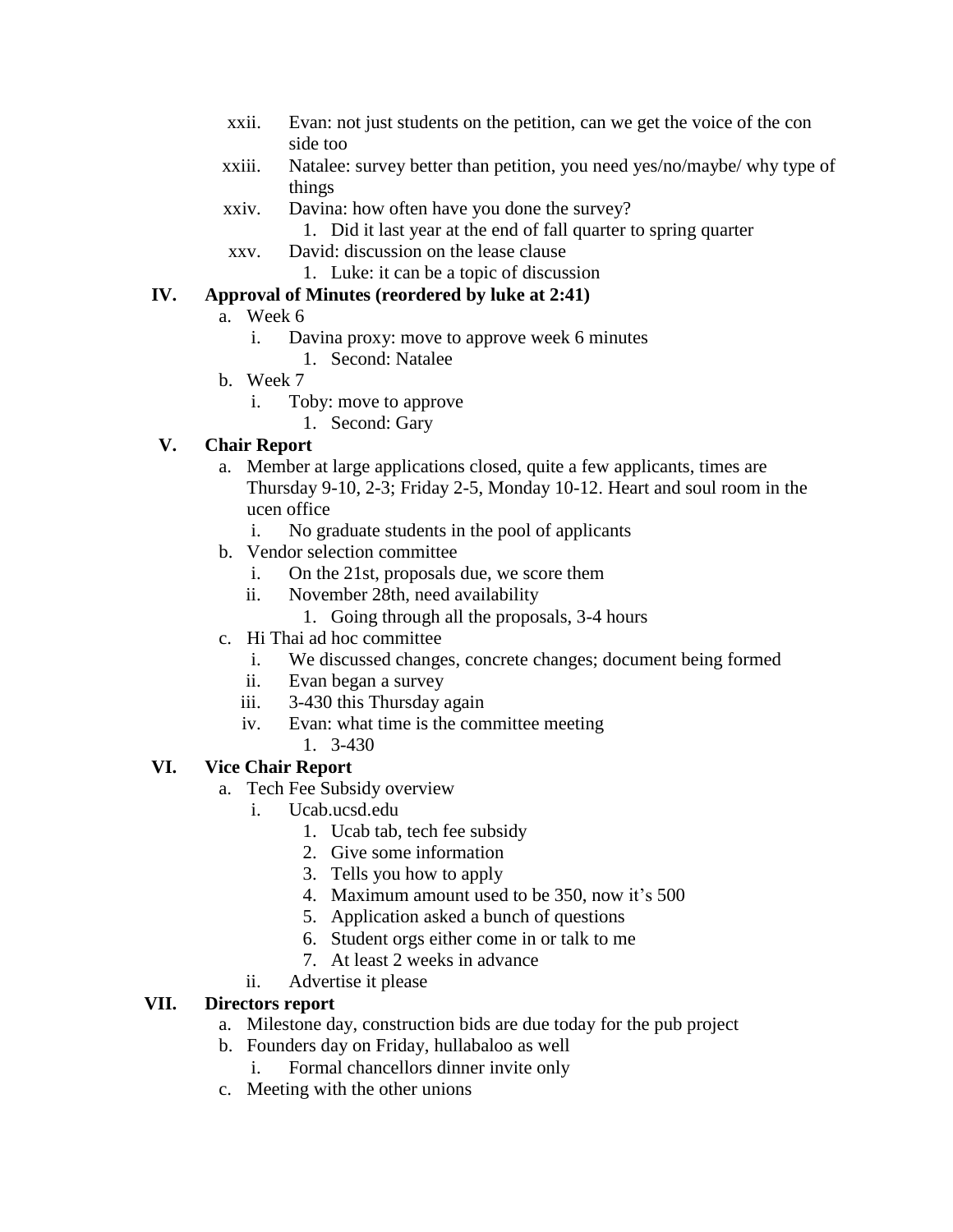- d. 3 weeks, multiple back and forths on the lease for the pub project
- e. Evan: when should we hear a decision on the bids?
	- i. I will follow up on Thursday, they told me the decision tomorrow and they will award the bid

### **VIII. New Business**

## **IX. Old Business**

#### **X. Open forum**

- a. Torrey pines living learning commons
	- i. Multi use facility
	- ii. Something like a target put in one of the spaces
	- iii. They will survey the community that they serve to see what to stock
	- iv. Evan: is it possible to get more student representation on that retail council
		- 1. AS President is working towards it
	- v. Toby: Marshall council super happy for target, practically unanimous
	- vi. Natalee: supper happy for a specifically a target
		- 1. Luke: was there a reason?
	- vii. Andrew: warren council was unanimous for a target, target is a newer vibe, Walmart is for the older generation.
	- viii. Davina's Proxy: muir was excited, don't want to support Walmart as a corporation. The company practices matter
	- ix. Ashley: has to be a target, Walmart is an awful company, target is sustainable, great people. How do we go about getting one?
		- 1. Luke: target wants it, they presented on it
	- x. Alexandra: erc super excited as well, necessities that the market doesn't have
	- xi. Evan: who is on that committee
		- 1. Mark, sio, health sciences, Sharon,
	- xii. John: target is a campus culture change, in support for a large corporation. Starbucks was a controversial change. Suggest to the retail committee to survey the campus population. Gauge on favorability of candidates
	- xiii. Andrew: have other uc campuses done things like this
		- 1. Riverside has a Starbucks, don't think anyone has a target
	- xiv. Dennis: other campuses haven't partnered; I think that we should. Increase convenience
	- xv. Ashley: corporate prescience on campus. Cal Poly has 3 Starbucks, and Davis has a makeup store.
- xvi. Luke: help the la jolla people across torrey pines
- xvii. Evan: major problem with integrating community, parking
	- 1. Target specific-parking
- xviii. Davina's proxy: if community is heavily involved, are they also a part of what is going to be sold
	- 1. Yes, but mainly students
	- xix. Andrew: timeline for current proposal and such
		- 1. Not sure when we are voting, but pros and cons on December 9th